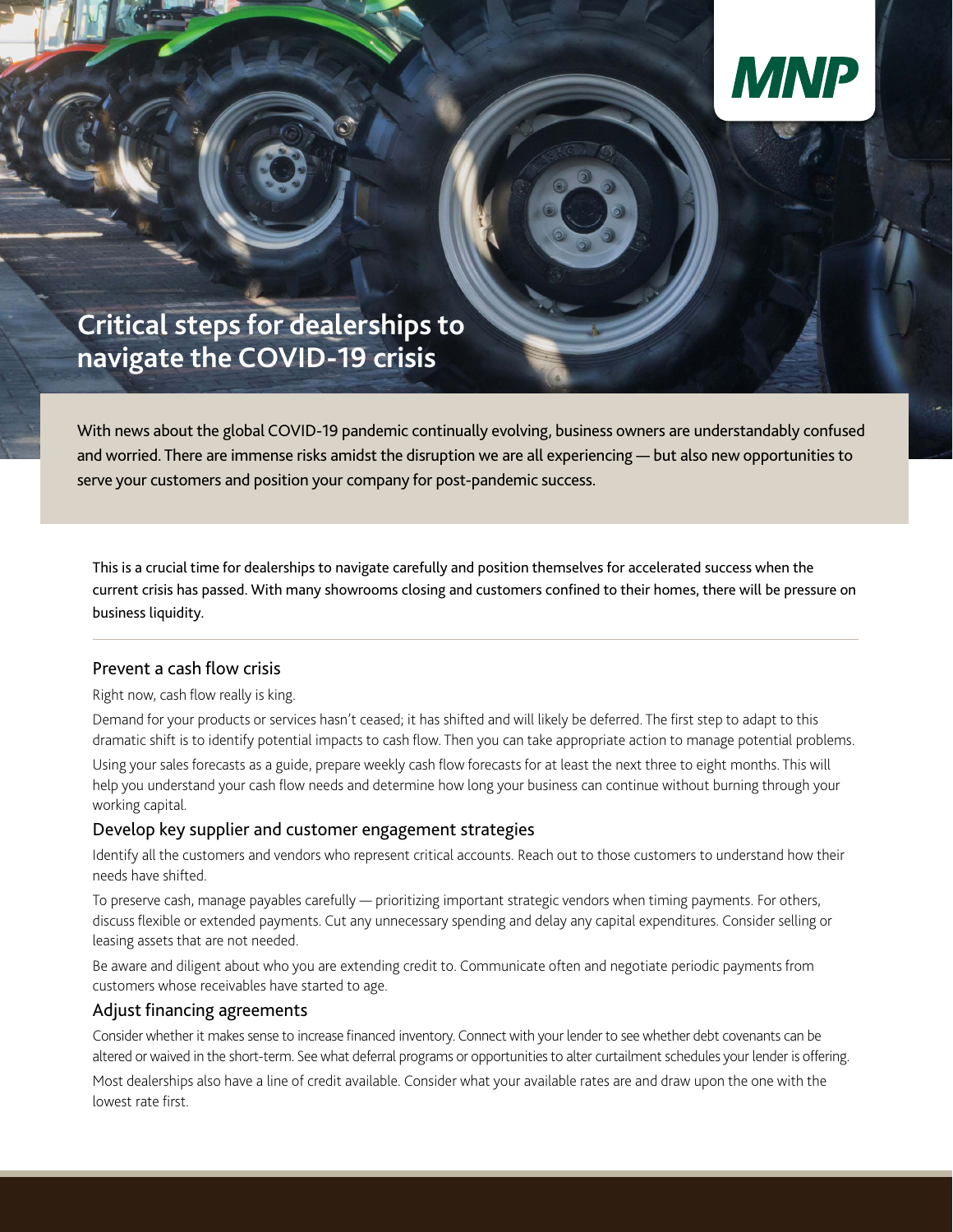

## Tap into government support programs

Now's the time to maximize government grants, credits and other financial or worker support opportunities for your business. However, keep in mind many of these measures are a deferral only and payment will come due eventually. Plan for the eventual payment in your cash flow forecasting.

The federal government announced new economic stabilization measures as part of its COVID-19 Economic Response Plan. These measures will provide direct support to Canadian workers and businesses. Some of the key measures for Canadian companies include:

**Temporary wage subsidies for workers** — The government will provide a temporary wage subsidy to eligible employers for up to three months, retroactive to March 15, 2020. The subsidy will apply at a rate of 75 percent of the first \$58,700 normally earned by an employee — representing a benefit of up to \$847 per week.

#### [READ MORE](https://www.canada.ca/en/department-finance/economic-response-plan/wage-subsidy.html)

**Tax payment deferrals** — The Canada Revenue Agency (CRA) is allowing all businesses to defer the payment of corporate income tax amounts owing on or after March 18, 2020. Further information on these deferrals can be [found here.](https://www.mnp.ca/en/posts/income-tax-filing-deadlines-extended-2020)

CRA is also allowing a deferral on payments of the GST/HST until June 30, 2020. The deferral will apply to GST/HST remittances for the February, March and April 2020 reporting periods for monthly filers and the January 1, 2020 through March 31, 2020 reporting period for quarterly filers. For annual filers, deferral will apply to the amounts collected and owing for their previous fiscal year and instalments of GST/HST in respect of their current fiscal year.

No interest or penalties will accumulate on these amounts during this period. As well, the CRA will not contact small or medium businesses to initiate any post-assessment GST/HST or income tax audits for the next four weeks. Business owners should consider using this tax relief to preserve cash flow or build capacity as needed.

**New Business Credit Availability Program (BCAP)** — Export Development Canada (EDC) and the Business Development Bank of Canada (BDC) will provide additional financing to businesses facing economic challenges caused by COVID-19. More information is [available here.](https://www.mnp.ca/en/posts/what-you-need-to-know-about-new-support-programs-for-entrepreneurs)

**Provincial and other support** — Each province has developed their own support measures. Many jurisdictions have announced property tax deferrals These programs are subject to change as are all the programs mentioned above, as new information becomes available.

A full list of property tax deferrals by region can be [found here.](https://www.mnp.ca/en/posts/mnp-vlog-property-tax-deferral-update)

To stay up to date on the current programs available, visit your relevant provincial website. Your MNP advisor can also provide information regarding appropriate provincial, territorial and municipal COVID-19 supports for businesses and help you access relevant programs.

MNP.ca